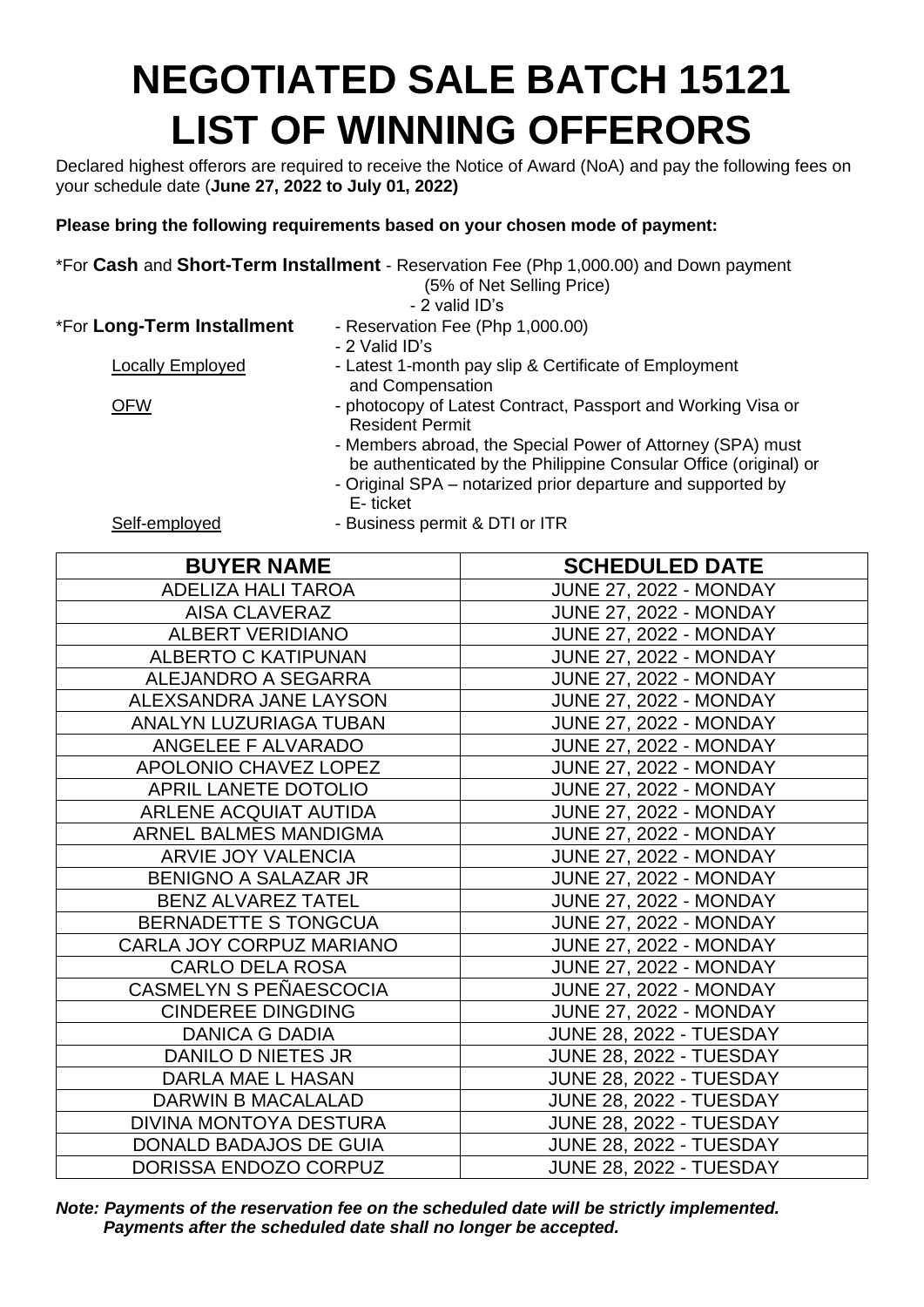| EDERLINA BARBUCO SARIO             | <b>JUNE 28, 2022 - TUESDAY</b>   |
|------------------------------------|----------------------------------|
| <b>EDNA B GAVIOLA</b>              | <b>JUNE 28, 2022 - TUESDAY</b>   |
| EDWARD JOSEPH LOZANO CASTILLO      | <b>JUNE 28, 2022 - TUESDAY</b>   |
| ELVA B SOLIS                       | <b>JUNE 28, 2022 - TUESDAY</b>   |
| <b>EMMANUEL CRUZ BARON</b>         | <b>JUNE 28, 2022 - TUESDAY</b>   |
| <b>FEDILINA R WASAWAS</b>          | <b>JUNE 28, 2022 - TUESDAY</b>   |
| <b>FERDINAND C QUIDES</b>          | <b>JUNE 28, 2022 - TUESDAY</b>   |
| <b>FLORIAN QUIÑONES RUSTICO</b>    | <b>JUNE 28, 2022 - TUESDAY</b>   |
| <b>FRANCIS M MIRAN</b>             | <b>JUNE 28, 2022 - TUESDAY</b>   |
| FREDDIE LLOYD C TALUNTON           | <b>JUNE 28, 2022 - TUESDAY</b>   |
| <b>GARRY M SARMIENTO</b>           | <b>JUNE 28, 2022 - TUESDAY</b>   |
| <b>GENESIA CASAUAY BERMUDEZ</b>    | <b>JUNE 28, 2022 - TUESDAY</b>   |
| <b>GILMA SAMONTANES ANGELES</b>    | <b>JUNE 28, 2022 - TUESDAY</b>   |
| HARVIE ROSE DELA CRUZ JORGE        | <b>JUNE 28, 2022 - TUESDAY</b>   |
| <b>HAYDIE CAIRO SERIOSA</b>        | <b>JUNE 28, 2022 - TUESDAY</b>   |
| HUBERT PEPINO CASABUENA            | JUNE 28, 2022 - TUESDAY          |
| <b>IMELDA S LORENZO</b>            | <b>JUNE 28, 2022 - TUESDAY</b>   |
| <b>IRA ESCASINAS IDANAN</b>        | <b>JUNE 28, 2022 - TUESDAY</b>   |
| <b>IVY O EVANGELISTA</b>           | <b>JUNE 28, 2022 - TUESDAY</b>   |
| <b>JACKIE LOU ESPONERA DIGAMO</b>  | <b>JUNE 28, 2022 - TUESDAY</b>   |
| <b>JAIME A CRISTO JR</b>           | <b>JUNE 28, 2022 - TUESDAY</b>   |
| <b>JAMES P SORIANO</b>             | <b>JUNE 28, 2022 - TUESDAY</b>   |
| JASELLE ROCO ORDOÑEZ               | <b>JUNE 28, 2022 - TUESDAY</b>   |
| JAYSON ESCAMILLAS CONCEPCION       | JUNE 29, 2022 - WEDNESDAY        |
| <b>JEFFREY P MAGLIPON</b>          | JUNE 29, 2022 - WEDNESDAY        |
| <b>JENALYN MELO</b>                | JUNE 29, 2022 - WEDNESDAY        |
| <b>JERRY DEMETELLAR REPONTE</b>    | JUNE 29, 2022 - WEDNESDAY        |
| <b>JESSE M MABABA</b>              | JUNE 29, 2022 - WEDNESDAY        |
| <b>JESSICA EBROM DIOLA</b>         | JUNE 29, 2022 - WEDNESDAY        |
| <b>JESSICA PASCUA</b>              | JUNE 29, 2022 - WEDNESDAY        |
| <b>JESTONIE E. RAMOS</b>           | JUNE 29, 2022 - WEDNESDAY        |
| <b>JHOMAR F PANTA</b>              | JUNE 29, 2022 - WEDNESDAY        |
| <b>JIMMY BIHAG MENOR</b>           | JUNE 29, 2022 - WEDNESDAY        |
| <b>JOEMARK B VILLEGAS</b>          | JUNE 29, 2022 - WEDNESDAY        |
| <b>JOEY R BERCASIO</b>             | <b>JUNE 29, 2022 - WEDNESDAY</b> |
| <b>JOHARI SUMANDAY ABDULKAHIR</b>  | JUNE 29, 2022 - WEDNESDAY        |
| <b>JOHN REY M. ROSETE</b>          | JUNE 29, 2022 - WEDNESDAY        |
| <b>JOMAR SANGCOPAN DIPUNDATO</b>   | JUNE 29, 2022 - WEDNESDAY        |
| <b>JOMER GALO QUIRANTE</b>         | JUNE 29, 2022 - WEDNESDAY        |
| JONAS BARTOLOME IGLESIA            | JUNE 29, 2022 - WEDNESDAY        |
| <b>JOSAH BLANCO</b>                | JUNE 29, 2022 - WEDNESDAY        |
| <b>JOY D LLANETA</b>               | JUNE 29, 2022 - WEDNESDAY        |
| <b>JUANITO NISPEROS JR</b>         | JUNE 29, 2022 - WEDNESDAY        |
| <b>JUVI MARIE PANGADLIN MABALE</b> | JUNE 29, 2022 - WEDNESDAY        |
| KENEATH LOUISE FERRANCO CASIPIT    | JUNE 29, 2022 - WEDNESDAY        |
| <b>KENNETH BALDONADO NICOLAS</b>   | JUNE 29, 2022 - WEDNESDAY        |
| <b>KERWIN TAMPOC NAZARENO</b>      | JUNE 29, 2022 - WEDNESDAY        |
| <b>KRISTINA MARIE P GAYOD</b>      | JUNE 29, 2022 - WEDNESDAY        |
| <b>KRYSTLE JANE A. PILARCA</b>     | JUNE 29, 2022 - WEDNESDAY        |
| LANILYN GALANG ASPARELA            | JUNE 29, 2022 - WEDNESDAY        |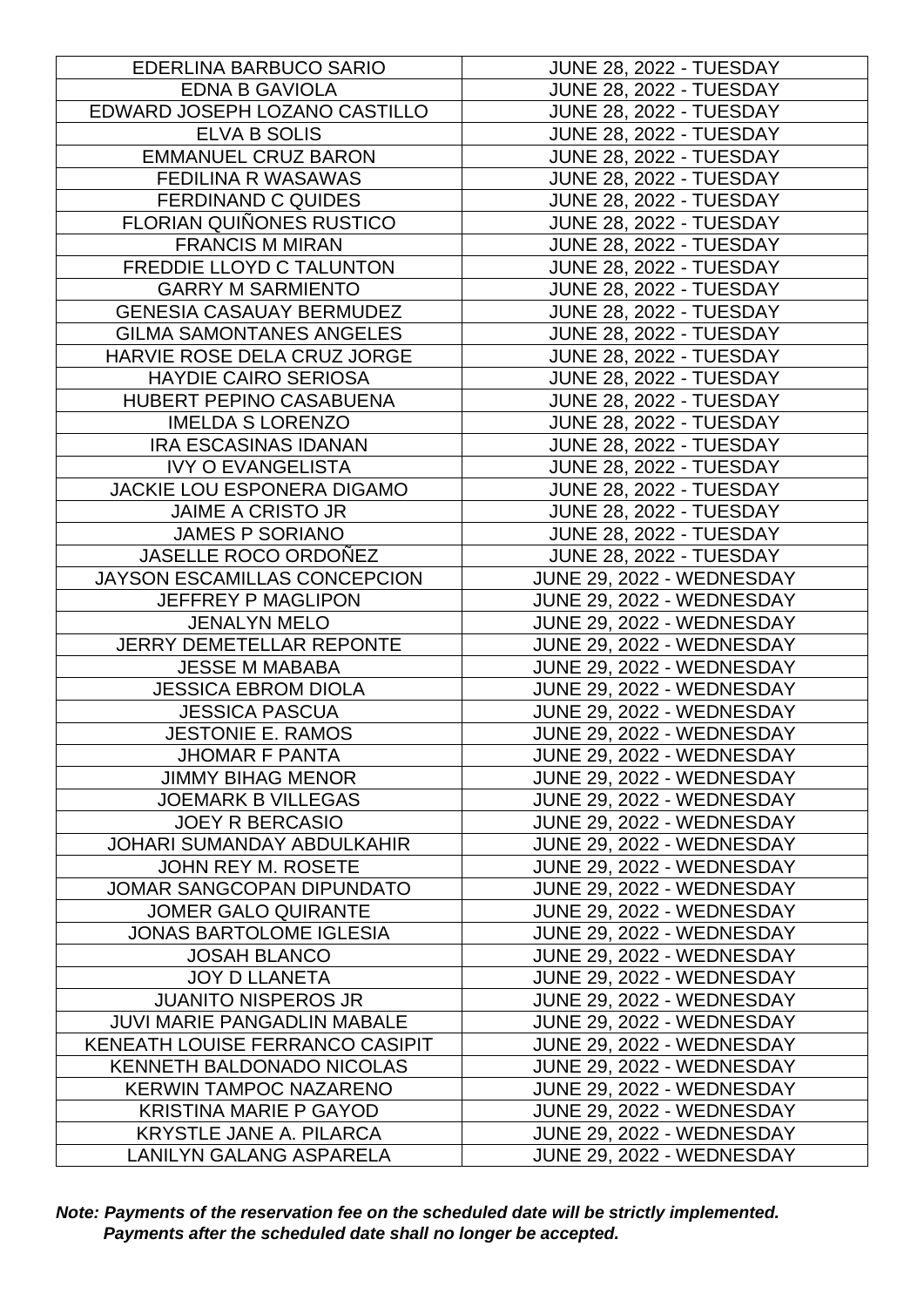| <b>LEA R BRESENIO</b>            | JUNE 29, 2022 - WEDNESDAY       |
|----------------------------------|---------------------------------|
| LIEZEL LOPEZ CUNANAN             | JUNE 29, 2022 - WEDNESDAY       |
| <b>LOVELY TAN</b>                | JUNE 29, 2022 - WEDNESDAY       |
| <b>LUZINIA DE LEON SISANTE</b>   | <b>JUNE 30, 2022 - THURSDAY</b> |
| MA. EDWINA P GONZALES            | <b>JUNE 30, 2022 - THURSDAY</b> |
| <b>MADILIN CABALICAN NOVABOS</b> | JUNE 30, 2022 - THURSDAY        |
| <b>MARIA ARMIE CONDE MAÑGALE</b> | JUNE 30, 2022 - THURSDAY        |
| <b>MARIA HANIE ORJALEZA</b>      | JUNE 30, 2022 - THURSDAY        |
| <b>MARIA KATHRINA S ALINDAY</b>  | JUNE 30, 2022 - THURSDAY        |
| MARIELLA BOCO SABLAYA            | <b>JUNE 30, 2022 - THURSDAY</b> |
| <b>MARILYN A ABANTO</b>          | JUNE 30, 2022 - THURSDAY        |
| <b>MARIVIC BUENA ROCO</b>        | <b>JUNE 30, 2022 - THURSDAY</b> |
| MARJORIE PARAISO CALDERON        | <b>JUNE 30, 2022 - THURSDAY</b> |
| <b>MARK CHRISTIAN E PAEZ</b>     | <b>JUNE 30, 2022 - THURSDAY</b> |
| <b>MARY JOYCE C ECHON</b>        | <b>JUNE 30, 2022 - THURSDAY</b> |
| MELANY D. EDER                   | JUNE 30, 2022 - THURSDAY        |
| MICHAELLA D. SILVESTRE           | <b>JUNE 30, 2022 - THURSDAY</b> |
| MICHELLE B NIM                   | JUNE 30, 2022 - THURSDAY        |
| <b>MICHELLE PADIS ORTIZ</b>      | <b>JUNE 30, 2022 - THURSDAY</b> |
| MILYN VILLANUEVA MARASIGAN       | <b>JUNE 30, 2022 - THURSDAY</b> |
| MIRIAM ARDAN PLACAMBO            | JUNE 30, 2022 - THURSDAY        |
| MYCCA JOY MELENDREZ              | <b>JUNE 30, 2022 - THURSDAY</b> |
| NARILLE MOJADO DONAYRE           | JUNE 30, 2022 - THURSDAY        |
| PRINCESS ANGELICA CAMARINES      |                                 |
| <b>GUCMAN</b>                    | <b>JUNE 30, 2022 - THURSDAY</b> |
| RACHELLE ANN V SAGUN             | JUNE 30, 2022 - THURSDAY        |
| RANCE AUBRY CANETE               | JUNE 30, 2022 - THURSDAY        |
| RANDY C DELOS SANTOS             | JUNE 30, 2022 - THURSDAY        |
| REINA REYNOSO OBEÑA              | JUNE 30, 2022 - THURSDAY        |
| RENEPHILS GLARIADA ROSELLO       | JUNE 30, 2022 - THURSDAY        |
| <b>REYMART A MANALO</b>          | JUNE 30, 2022 - THURSDAY        |
| REYMUNDO SANCHEZ ABELLERA        | JUNE 30, 2022 - THURSDAY        |
| REYNALDO L BICATULO              | <b>JUNE 30, 2022 - THURSDAY</b> |
| <b>REYNANTE R LOZADA</b>         | <b>JUNE 30, 2022 - THURSDAY</b> |
| REYNANTE REYES LOZADA            | <b>JULY 01, 2022 - FRIDAY</b>   |
| <b>RICHELLE S ENRIQUEZ</b>       | <b>JULY 01, 2022 - FRIDAY</b>   |
| RIENDEL BAYANG DAGASDAS          | <b>JULY 01, 2022 - FRIDAY</b>   |
| <b>ROBERT A GARCISA</b>          | <b>JULY 01, 2022 - FRIDAY</b>   |
| ROBERT ANDUYAN ZULUETA           | <b>JULY 01, 2022 - FRIDAY</b>   |
| RODERICK B. DOMETITA             | <b>JULY 01, 2022 - FRIDAY</b>   |
| RODOLFO ANINO ALCANTARA          | <b>JULY 01, 2022 - FRIDAY</b>   |
| RONALD DIZON MANUEL              | <b>JULY 01, 2022 - FRIDAY</b>   |
| ROSANA C DELA CRUZ               | <b>JULY 01, 2022 - FRIDAY</b>   |
| ROSAURO INOCENCIO PANAGSAGAN III | <b>JULY 01, 2022 - FRIDAY</b>   |
| ROY BAYLOSES PAGTOLON-AN         | <b>JULY 01, 2022 - FRIDAY</b>   |
| SHEILA O CASTILLO                | <b>JULY 01, 2022 - FRIDAY</b>   |
| <b>SHERWIN A. SUBIDA</b>         | <b>JULY 01, 2022 - FRIDAY</b>   |
| SHIELA MARIE TOLIVAR             | <b>JULY 01, 2022 - FRIDAY</b>   |
| STEPHANIE Y. NIMO                | <b>JULY 01, 2022 - FRIDAY</b>   |
|                                  |                                 |